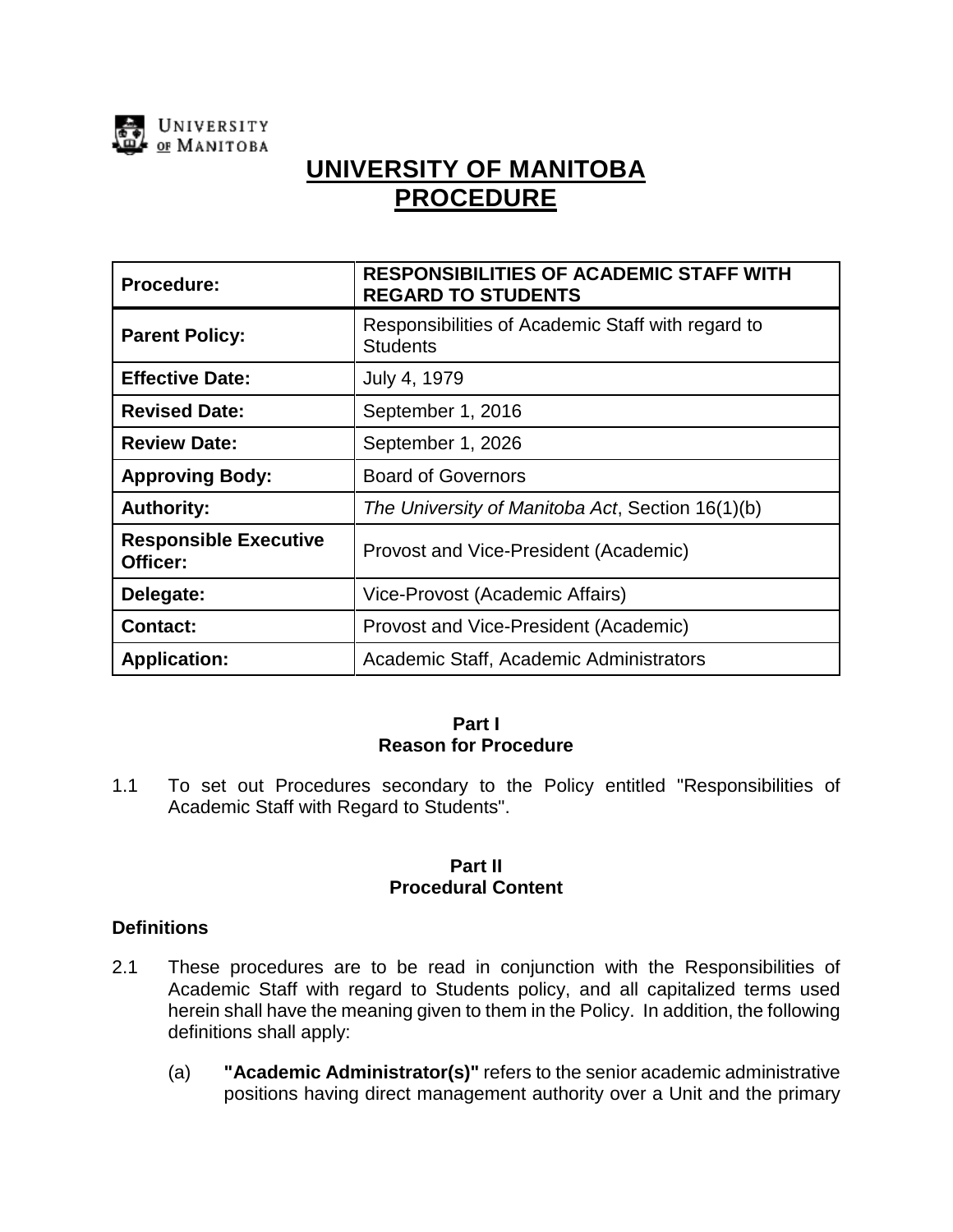responsibility for the management functions of planning, directing, controlling and evaluating a large group of the University's resources within that Unit, including people, budgets and facilities. This category includes, without limitation, a dean, director, associate dean, assistant dean, chair or head of department, insofar as they perform managerial duties.

- (b) **"Academic Staff"** refers to all individuals whose primary assignment is instruction, research, and/or service/academic administration. This includes employees who hold an academic rank such as professor, associate professor, assistant professor, instructor, lecturer, librarian, or the equivalent of any of those academic ranks. The category also includes a dean, director, associate dean, assistant dean, chair or head of department, visiting scholars, senior scholars, and those holding unpaid academic appointments, insofar as they perform instructional, research, and/or service/academic administrative duties.
- (c) **"Calendar"** means the University of Manitoba's official Academic Calendar under which the course is taught.
- (d) **"Policy"** means the Responsibilities of Academic Staff with regard to Students policy.
- (e) **"Procedure"** means this Responsibilities of Academic Staff with regard to Students procedure.
- (f) **"Student"** or **"Students"** refer to any person or group of people registered as a student at the University of Manitoba.
- (g) **"Unit"** refers to a department, centre, institute, college, faculty, school, or other academic division to which Academic Staff is assigned to teach Students.
- (h) **"Working Days"** will mean Monday through Friday excluding days in which the University is closed.

# **Individual Responsibilities of Academic Staff**

- 2.2 **Course Content.** Academic Staff shall teach their courses with due alignment to Calendar descriptions.
- 2.3 **Policies.** Academic Staff will maintain familiarity with current University, faculty, school, college and/or department policies regarding plagiarism and cheating, examination impersonations, student access to final examination scripts, student discipline, grade appeals, copyright and intellectual property, and the University policy regarding the respectful work and learning environment, as posted on the University's "Governing Documents" website;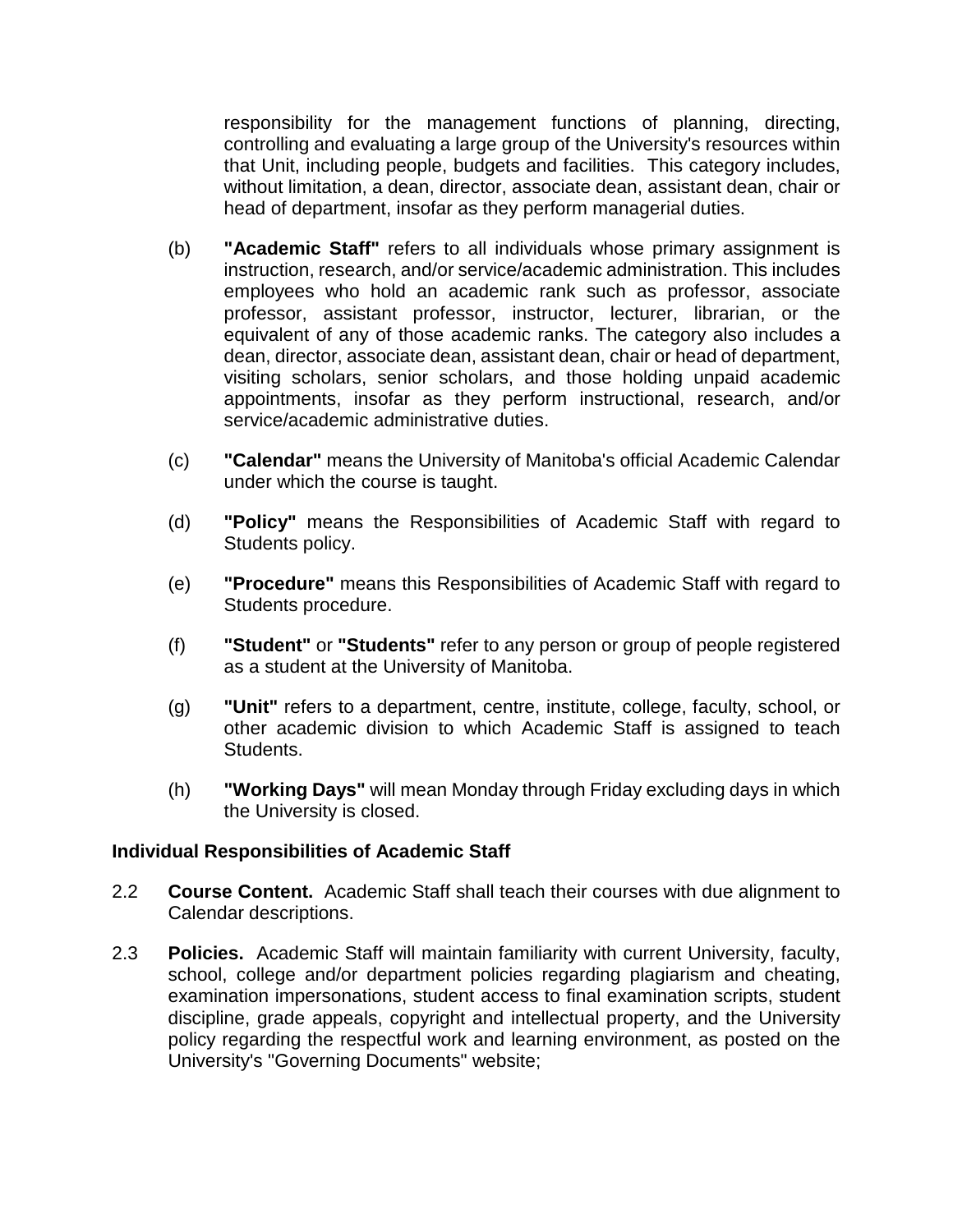- 2.4 **Regulations.** Academic Staff will adhere to regulations pertaining to the format, content and conduct of courses and laboratories, including regulations pertaining to examinations, term work, grades, and related matters as outlined in University and Unit guidelines.
- <span id="page-2-1"></span>2.5 **Course Outline.** Academic Staff shall provide a course outline to every Student registered in their class and review its content within the first week of classes, either through a paper copy and/or via the University's student information system (Aurora, UM Learn, or such other University information system as may be approved by the University from time to time). The course outline will contain at minimum the following information:
	- (a) Name of Academic Staff;
	- (b) Office number, telephone number and email address;
	- (c) A list of the learning materials that the Student is required to obtain including the appropriate referencing style guide(s) acceptable to the Academic Staff and/or discipline in courses where it is relevant;
	- (d) A course description outlining the topics to be covered and goals of the course, which could include the bona fide academic requirements and learning outcomes for the course;
	- (e) Expectations for class attendance and penalties, if any, for non-compliance;
	- (f) A description of the evaluation procedure and methods that will be used, including:
		- (i) The weighting of the components that will contribute to the final grade;
		- (ii) A description of how the numeric grade will be converted to the University's letter grade system; and
		- (iii) An indication of whether specific assignment instructions, grading rules, or rubrics will be provided.

**NOTE:** It is understood by Senate that the provision of this information is not intended to affect the question of equity in multi-sectioned courses in any way.

- <span id="page-2-0"></span>(g) An indication of how evaluative feedback will be given to the student, including:
	- (i) The form of evaluative feedback [formative (e.g. comments) or summative (e.g. grade)];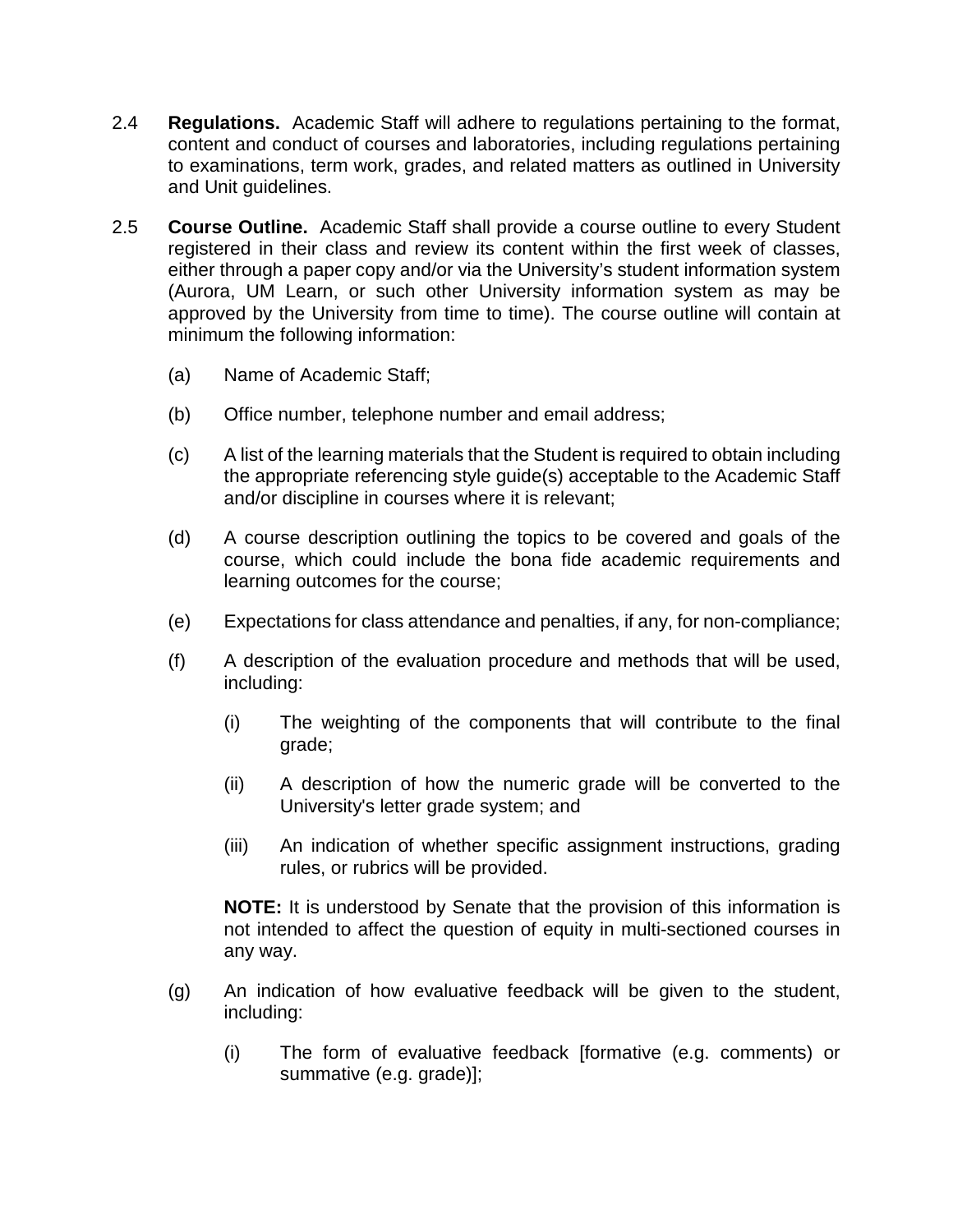- (ii) When summative feedback will be distributed in relation to the voluntary withdrawal deadline, Unit guidelines, and section [2.9\(f\)](#page-5-0) of this Procedure; and
- (iii) The method in which evaluative feedback will be delivered (for example, via paper or electronic method);
- (h) A schedule of the Academic Staff member's availability for individual student consultation, in accordance with section [2.9\(d\);](#page-5-1)
- (i) A schedule of term assignments and tests;
- (j) A statement of the practice to be followed regarding late submission of assignments and missed term tests;
- (k) A statement outlining parameters for the use of electronic and mechanical devices and course technology that may be required (for example, cellphones, laptops, tablets);
- (l) A statement regarding recording of classes, with reference to any University policies that might apply;
- (m) A statement referring Students with disabilities to Student Accessibility Services to facilitate the implementation of accommodations, and a statement communicating willingness to meet with Students to discuss the accommodations recommended by Student Accessibility Services; and
- (n) A statement regarding academic integrity, including "plagiarism and cheating" and "examination personation" as described in the Calendar and, where appropriate, references to specific course requirements for individual work and group work, such as:
	- (i) Group projects are subject to the rules of academic dishonesty;
	- (ii) Group members must ensure that a group project adheres to the principles of academic integrity.
	- (iii) Students should also be made aware of any specific instructions concerning study groups and individual assignments;
	- (iv) The limits of collaboration on assignments should be defined as explicitly as possible; and
	- (v) All work is to be completed independently unless otherwise specified.
- 2.6 **Policy and Resource Document.** Academic Staff shall provide to every student the information on University support offices and policies outlined in Schedule "A"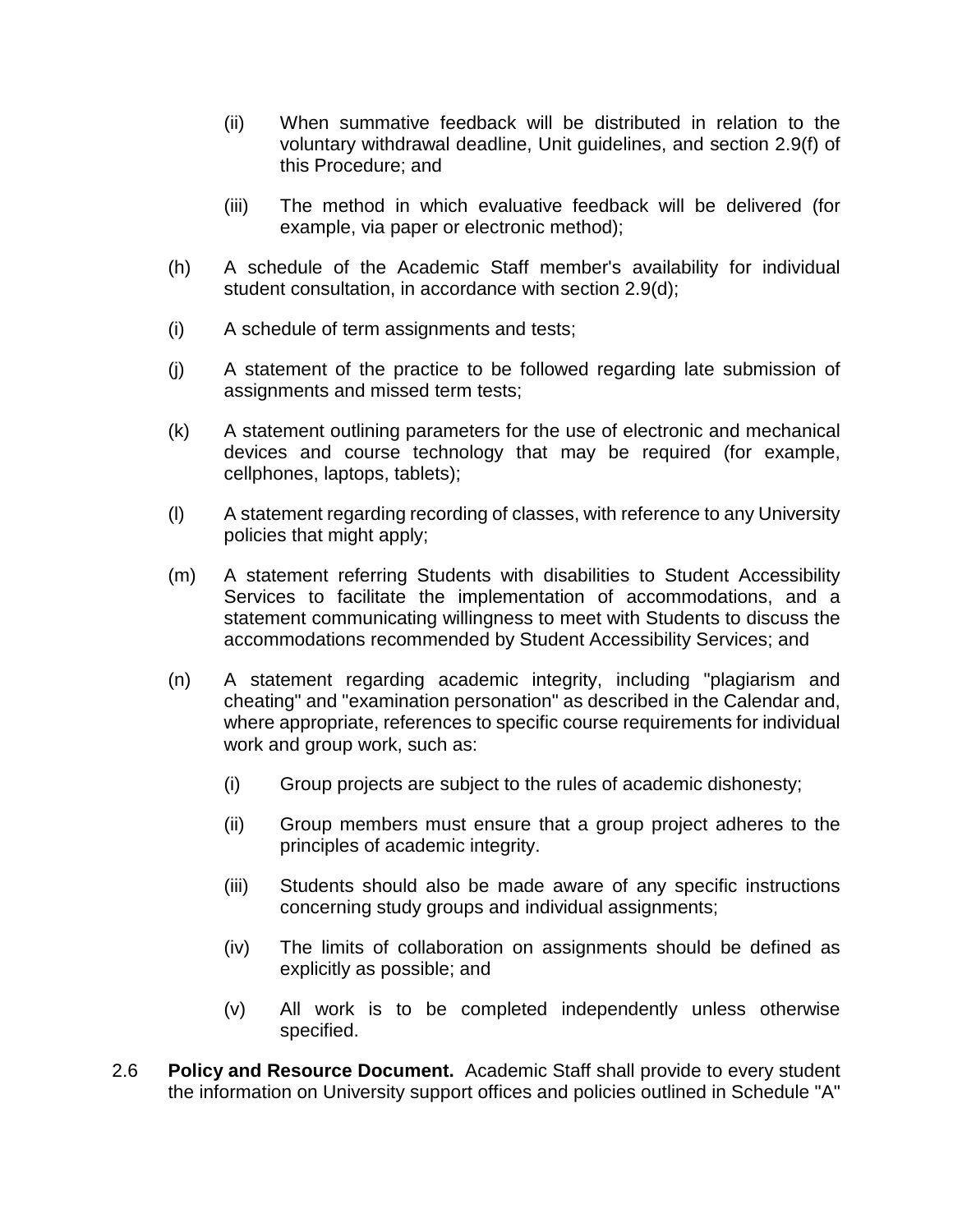to this Procedure, within the first week of classes, either through a paper copy and/or via the University's student information system (Aurora, UM Learn, or such other University information system as may be approved by the University from time to time).

- 2.7 **Learning Materials.** Academic Staff shall specify learning materials in accordance with announced purchasing deadlines.
- 2.8 **Changes to Course Outline and Timing Requirements.** Academic Staff who wish to make changes to the method of evaluation or format of assignments in the course outline after it has been distributed to the class shall proceed as follows:
	- (a) Academic Staff shall, in a timely fashion:
		- (i) Discuss the proposed changes (e.g. in the class and/or through UM Learn) and encourage Students to provide feedback to the Academic Staff if there are any issues with the proposed changes;
		- (ii) Provide the revised outline to the Academic Administrator of the Unit; and
		- (iii) Confirm the changes in writing by providing the revised course outline to every Student registered in the course within the first week following the change, either through a paper copy and via the University's student information system (Aurora, UM Learn, or such other University information system as may be approved by University administration from time to time).
	- (b) In circumstances where weighting of assignments is changed retroactively, a Student who wishes to be graded according to the original course outline must advise the Academic Staff within at least five (5) Working Days of receiving the revised outline, failing which the Student will be graded according to the revised outline. Academic Staff shall advise Students of the deadline when they provide the revised outline.
- 2.9 **Interactions with Students.** In their interactions with Students, Academic Staff shall:
	- (a) not deny registration for instruction in those courses for which the permission of the Academic Staff is required, except where the Student lacks appropriate qualifications or where an approved policy on limited enrolment is in effect;
	- (b) comply with existing human rights legislation;
	- (c) not accept money or other goods or services from Students for assistance with any course offered by the University. This clause, however, shall not prevent student teaching assistants or other Academic Staff from accepting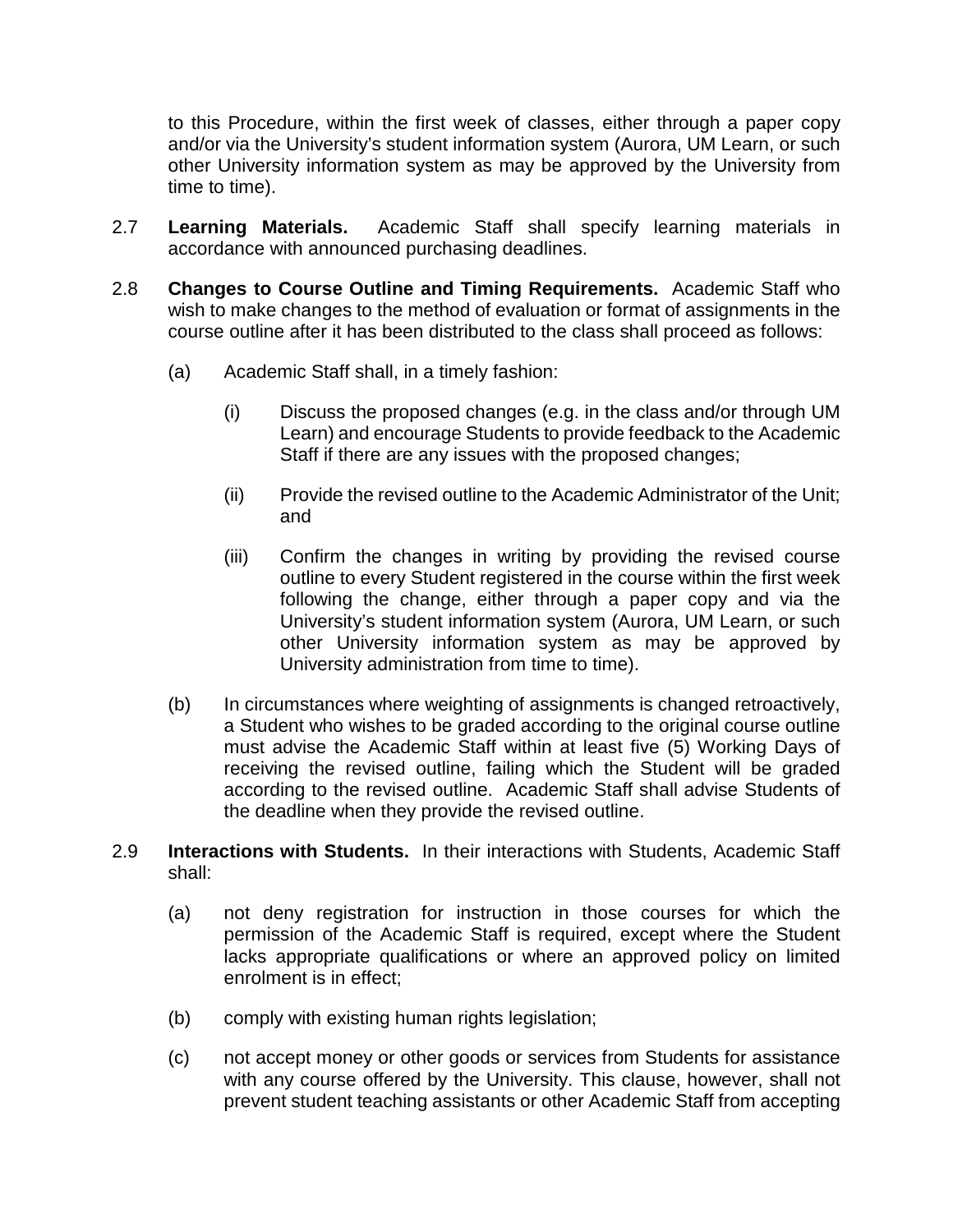<span id="page-5-1"></span>payment for tutoring in courses/sections which do not fall within the scope of their University employment;

- (d) be available for a reasonable amount of time, on a known and posted basis, for individual consultation with Students registered in their courses or laboratories;
- (e) evaluate student academic performance in a fair and reasonable manner, and by means of appropriate academic criteria;
- <span id="page-5-0"></span>(f) provide early evaluative feedback as specified in the course outline (see section  $2.5(q)$ ;
- (g) foster an exchange of ideas between themselves and their Students in the classroom and allow Students the freedom to take legitimate exception to the data, views, or methods presented;
- (h) respect the confidentiality of information about Students;
- (i) keep confidential any information about the academic performance of a Student, unless release is authorized by the Student, required by his/her instructional team, or requested by an administrative officer in accordance with the University policy on the release of information;
- (j) explicitly acknowledge in written or oral presentations any contribution of student research or assistance;
- (k) not obtain any improper personal advantage from a Student or Student work; and
- (l) not retaliate against a student who has filed a complaint, whether the complaint was substantiated or unsubstantiated.
- 2.10 **Instruction.** Academic Staff are responsible for:
	- (a) the organization, preparation and delivery of course material, the evaluation of student academic progress;
	- (b) the reporting of such evaluation in accordance with approved policies and schedules; and
	- (c) consultation with Students out of class or laboratory hours, and supervision of student research and thesis preparation.
- 2.11 **Scheduled Classes.** Academic Staff shall not cancel, miss, terminate or shorten scheduled instruction except for good reasons. Whenever a scheduled period of instruction is cancelled, the Academic Staff shall: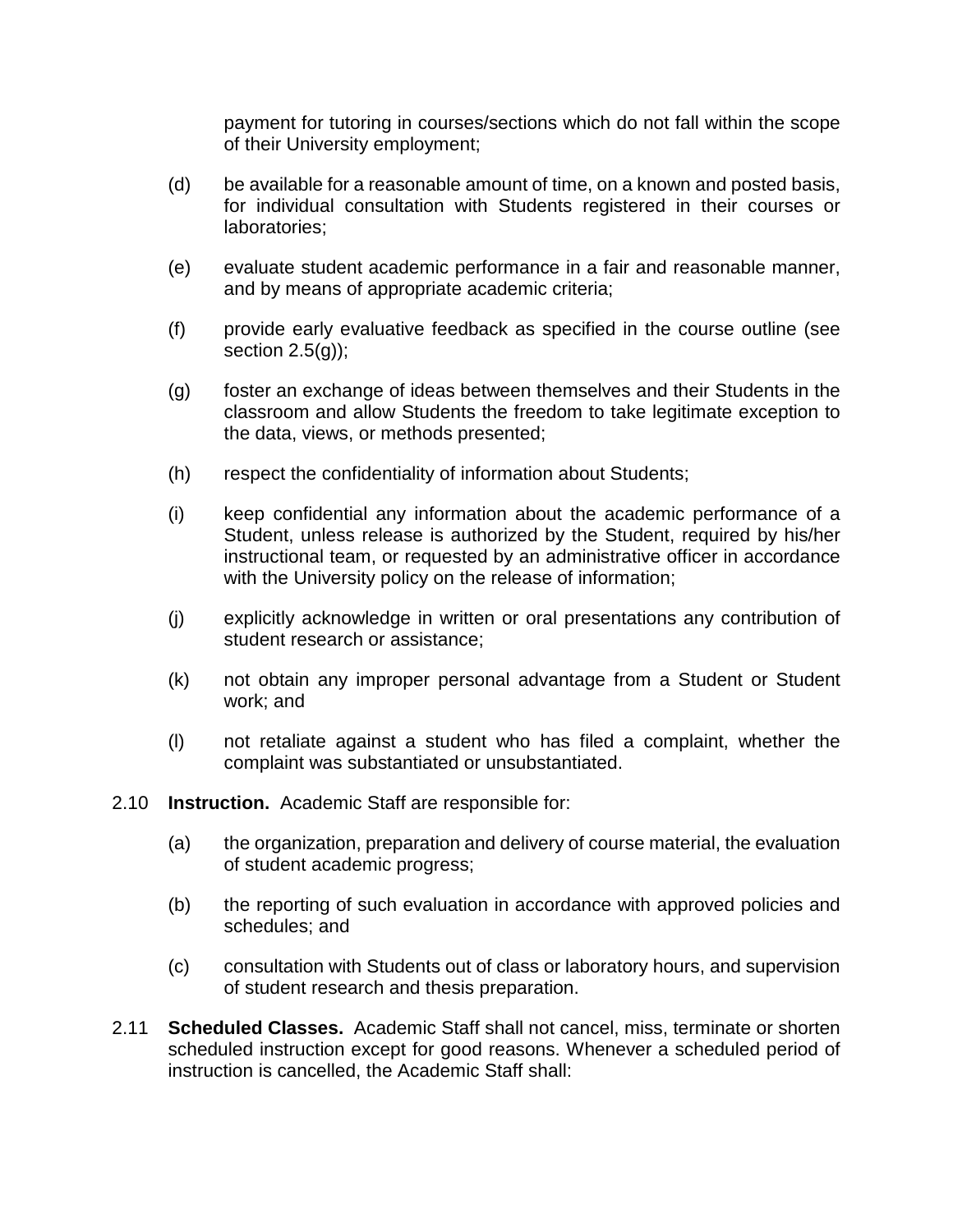- (a) inform the class at the earliest possible time;
- (b) inform the Academic Administrator of his/her Unit at the earliest possible time; and
- (c) where possible, ensure that appropriate substitution or make-up instruction is provided.
- 2.12 **Evaluation.** Academic Staff shall adhere to the relevant Senate-approved policy regarding professor-course evaluation.
- 2.13 **Reporting Student Grades.** Academic Staff who provide instruction shall comply with the schedules and formats for reporting student grades, as established by their Unit and the Registrar's Office. Where such grades are reviewed by Unit committees, Academic Staff should be available for the duration of the committees' work. Academic Staff must also correct any grade errors of which they become aware in a timely manner and notify the Student accordingly.
- 2.14 **Term Work.** Academic Staff shall adhere to Unit-specific policies regarding return and/or retention of term work. In the absence of Unit-specific policies, all term work shall be returned to the Student. Any unclaimed term work will be held by the Unit for 4 months from the end of the term in which the work was assigned. At the conclusion of this time, all unclaimed term work will become property of the Unit and be destroyed according to the University's common records schedule, using confidential measures for disposal.
- 2.15 **Class Size.** Where necessitated by large class sizes or other circumstances, the Unit shall ensure that Academic Staff and/or designated substitutes are available for individual consultation with Students for a reasonable amount of time on a known and posted basis.

# **Collective Responsibilities of Academic Staff**

- 2.16 **Course Descriptions.** Through their Unit councils, Academic Staff members should review program and course descriptions periodically to ensure that the material to be presented is current and appropriate and that the Calendar information is clear and accurate.
- 2.17 **Materials.** The following material must be kept on file in the Unit's general offices and made available to Students:
	- (a) University and Unit policy and procedures regarding class attendance and penalties, if any, for non-compliance;
	- (b) the information described in section [2.5](#page-2-1) of this Procedure in regards to materials to be provided to Students by the Academic Staff of each course section;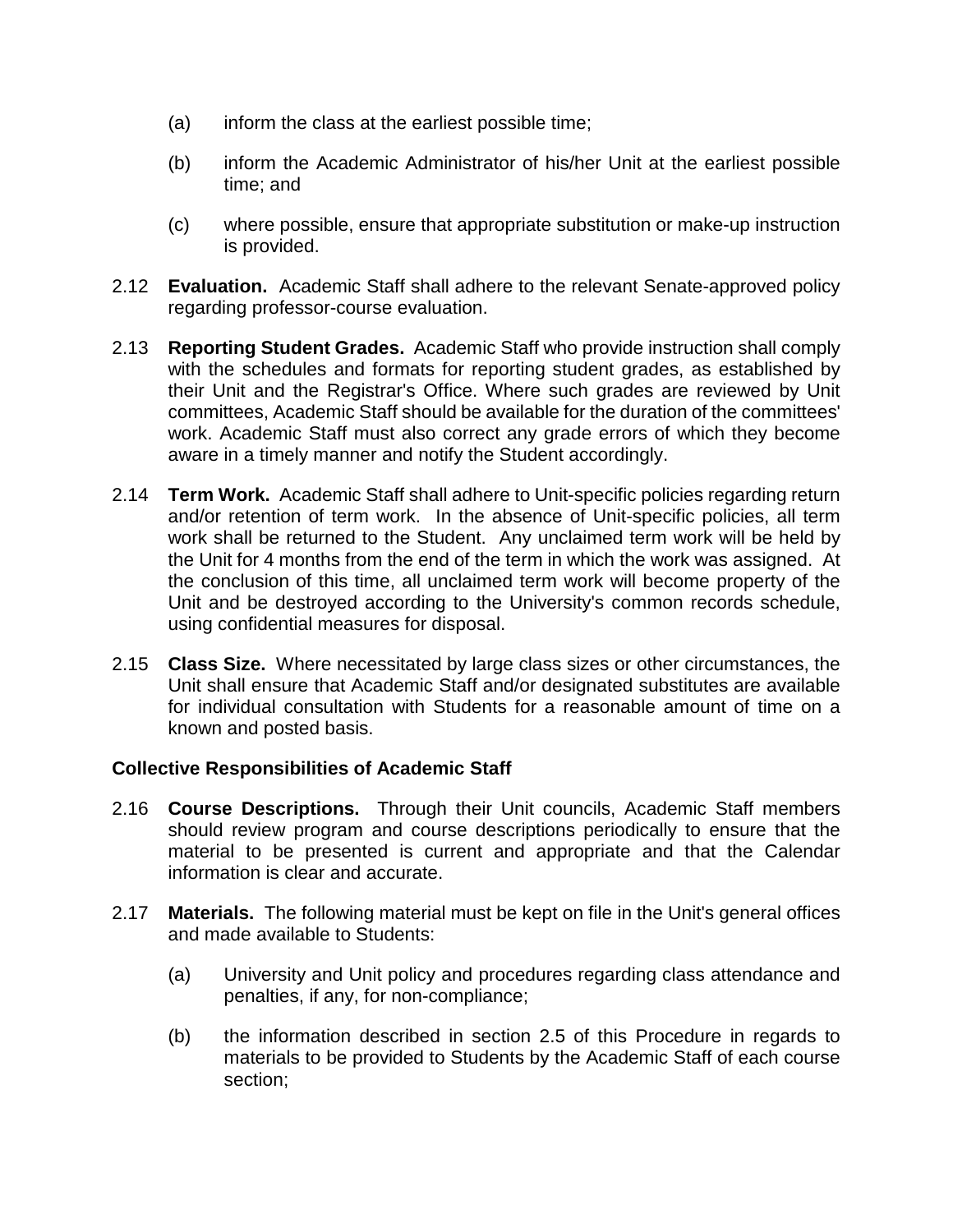- (c) University and Unit policy and procedures regarding the evaluation of professors and courses by Students;
- (d) University and Unit policy and procedures regarding student access to final examination scripts;
- (e) University policy and procedures on student discipline;
- (f) University and Unit policy and procedures regarding grade appeals;
- (g) University policy and related procedures on the Responsibilities of Academic Staff with regard to Students;
- (h) University policy and protocol regarding responding to sexual assault;
- (i) University policy and related procedures on Respectful Work and Learning Environment;
- (j) University policy and related procedures on Accessibility for Students with Disabilities; and
- (k) University policy and related procedures on Intellectual Property.
- 2.18 **Instruction.** The Unit should ensure the provision of names of Academic Staff assigned to teach particular courses and sections at the earliest possible opportunity;

### **Part III Accountability**

- 3.1 The Office of Legal Counsel is responsible for advising the Provost and Vice-President (Academic) that a formal review of this Procedure is required.
- 3.2 The Vice-Provost (Academic Affairs) is responsible for the implementation, administration and review of this Procedure.
- 3.3 Academic Staff and Academic Administrators are responsible for complying with this Procedure.

# **Part IV Review**

- 4.1 Governing Document reviews shall be conducted every ten (10) years. The next scheduled review date for this Procedure is September 1, 2026.
- 4.2 In the interim, this Procedure may be revised or repealed if: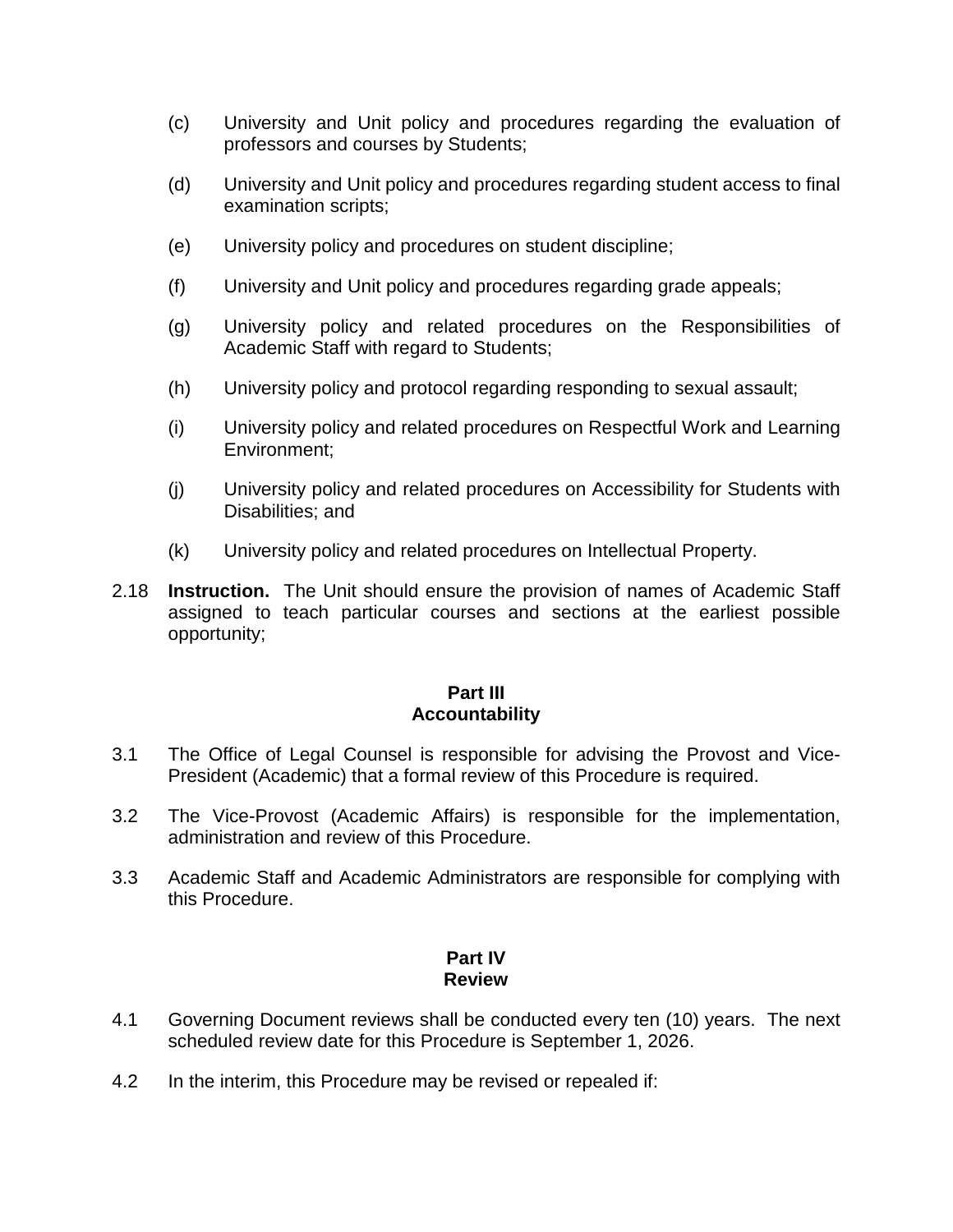- (a) the Provost and Vice-President (Academic) or Approving Body deems it necessary or desirable to do so;
- (b) the Procedure is no longer legislatively or statutorily compliant;
- (c) the Procedure is now in conflict with another Governing Document; and/or
- (d) the Parent Policy is revised or repealed.

## **Part V Effect on Previous Statements**

- 5.1 This Procedure supersedes all of the following:
	- (a) Responsibilities of Academic Staff with regard to Students Policy, effective July 4, 1979 and revised June 25, 1998;
	- (b) Cancellation of Scheduled Classes Policy, effective November 30, 1971 and revised November 29, 1988;
	- (c) all previous Board of Governors/Senate Governing Documents on the subject matter contained herein; and
	- (d) all previous Administration Governing Documents on the subject matter contained herein.

# **Part VI Cross References**

- 6.1 This Procedure should be cross referenced to the following relevant Governing Documents, legislation and/or forms:
	- (a) Responsibilities of Academic Staff with Regard to Students Policy;
	- (b) Schedule "A": Policy and Resource Document;
	- (c) Conflict of Interest Policy;
	- (d) Conflict of Interest between Evaluators and Students due to Close Personal Relationships Policy;
	- (e) Electronic Communication with Students Policy;
	- (f) Final Examination and Final Grades Policy;
	- (g) Grade Point Averages Policy;